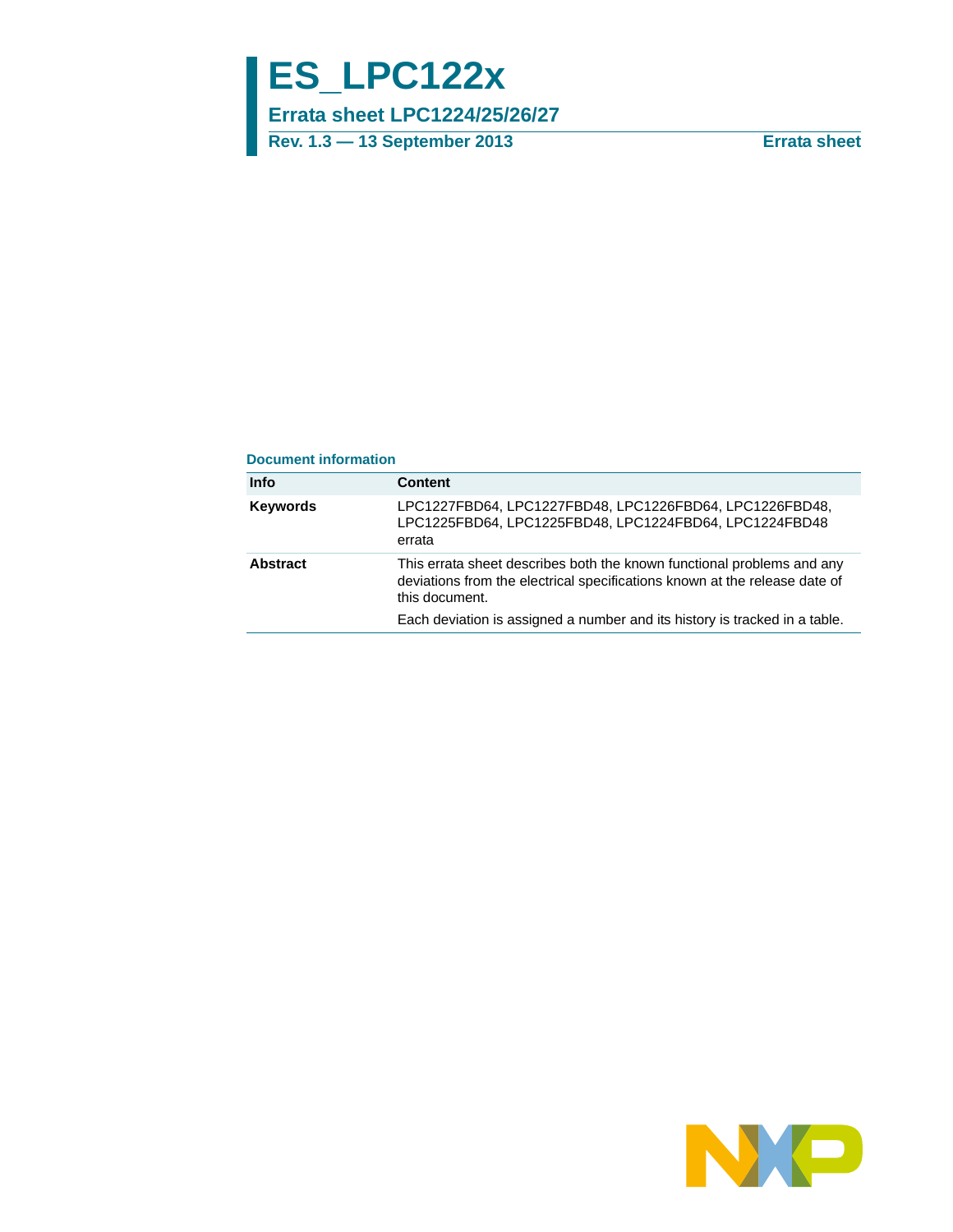#### **Revision history**

| <b>Rev</b> | <b>Date</b> | <b>Description</b>                                   |
|------------|-------------|------------------------------------------------------|
| 1.3        | 20130913    | Added I2C.1.                                         |
| 1.2        | 20120321    | • Corrected initial device revision from '-' to 'A'. |
| 1.1        | 20120119    | • Added ADC.2.                                       |
|            | 20110501    | Initial version.                                     |

# **Contact information**

For more information, please visit: **http://www.nxp.com**

For sales office addresses, please send an email to: **salesaddresses@nxp.com**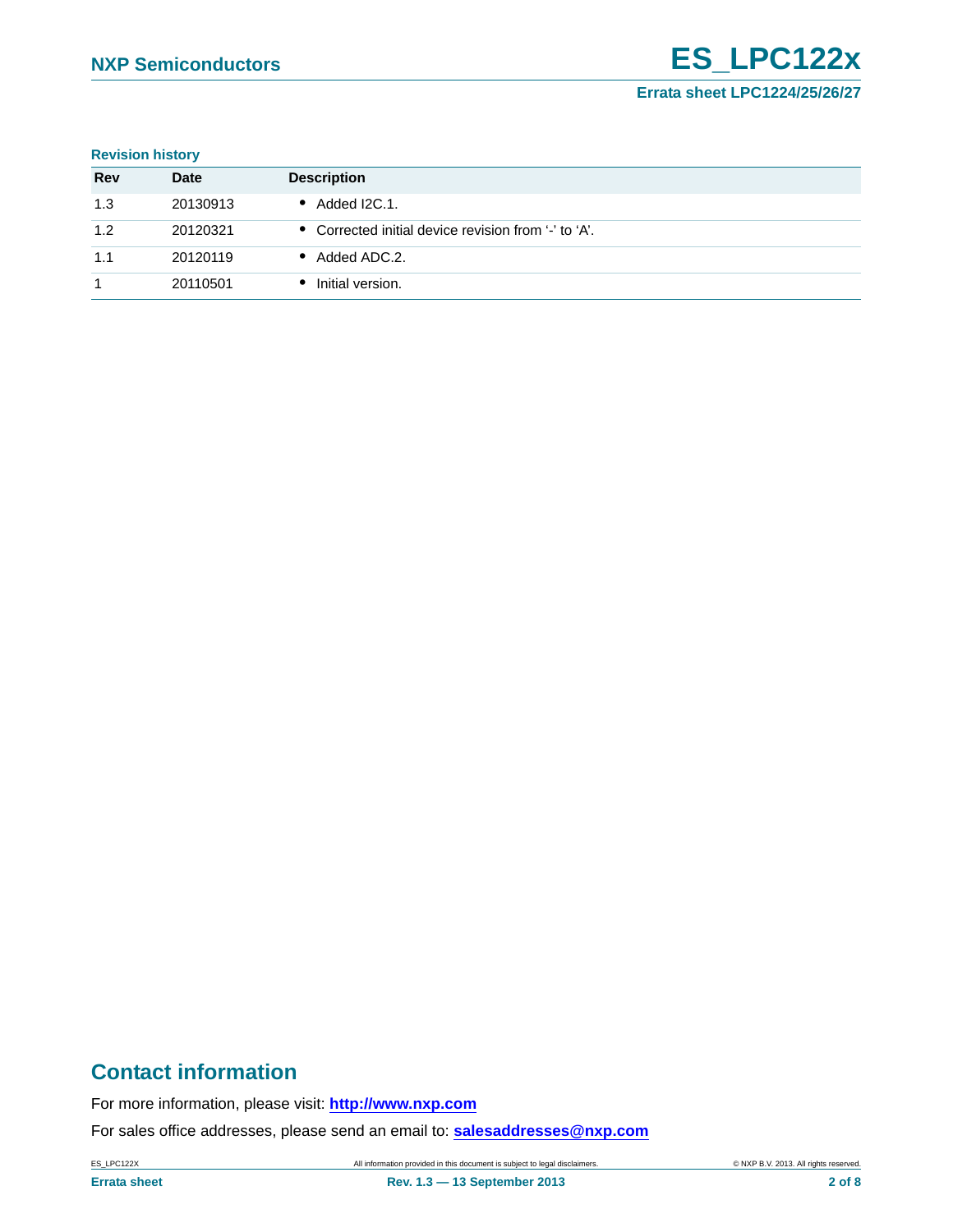# <span id="page-2-0"></span>**1. Product identification**

The LPC122x devices typically have the following top-side marking:

LPC122x

/xxx

xxxxxxx

xxYYWWxR[x]

The last letter in the last line (field 'R') will identify the device revision. This Errata Sheet covers the following revisions of the LPC122x:

| <b>Revision identifier (R)</b> |                             |
|--------------------------------|-----------------------------|
|                                | <b>Revision description</b> |
| ʻA'                            | Initial device revision     |

Field 'YY' states the year the device was manufactured. Field 'WW' states the week the device was manufactured during that year.

# <span id="page-2-1"></span>**2. Errata overview**

#### **Table 2. Functional problems table**

| <b>Functional</b><br>problems | <b>Short description</b>                                                                                                        | <b>Revision identifier</b> | <b>Detailed description</b> |
|-------------------------------|---------------------------------------------------------------------------------------------------------------------------------|----------------------------|-----------------------------|
| ADC.1                         | PIO0 2, PIO1 5 trigger sources do not operate<br>properly                                                                       | ʻА'                        | Section 3.1                 |
| ADC.2                         | A/D Global Data register should not be used with burst 'A'<br>mode or hardware triggering.                                      |                            | Section 3.2                 |
| I2C.1                         | In the slave-transmitter mode, the device set in the<br>monitor mode must write a dummy value of 0xFF into<br>the DAT register. | A'                         | Section 3.3                 |
| RTC.1                         | Self-timed wakeup from Deep-Sleep requires WDOsc                                                                                | 'A'                        | Section 3.4                 |
| Table 3.                      | <b>AC/DC deviations table</b>                                                                                                   |                            |                             |

| <b>AC/DC</b><br>deviations | <b>Short description</b> | <b>Product version(s)</b> | <b>Detailed description</b> |
|----------------------------|--------------------------|---------------------------|-----------------------------|
| n/a                        | n/a                      | n/a                       | n/a                         |

#### **Table 4. Errata notes table**

| Errata notes | <b>Short description</b> | <b>Revision identifier</b> | <b>Detailed description</b> |
|--------------|--------------------------|----------------------------|-----------------------------|
| n/a          | n/a                      | n/a                        | n/a                         |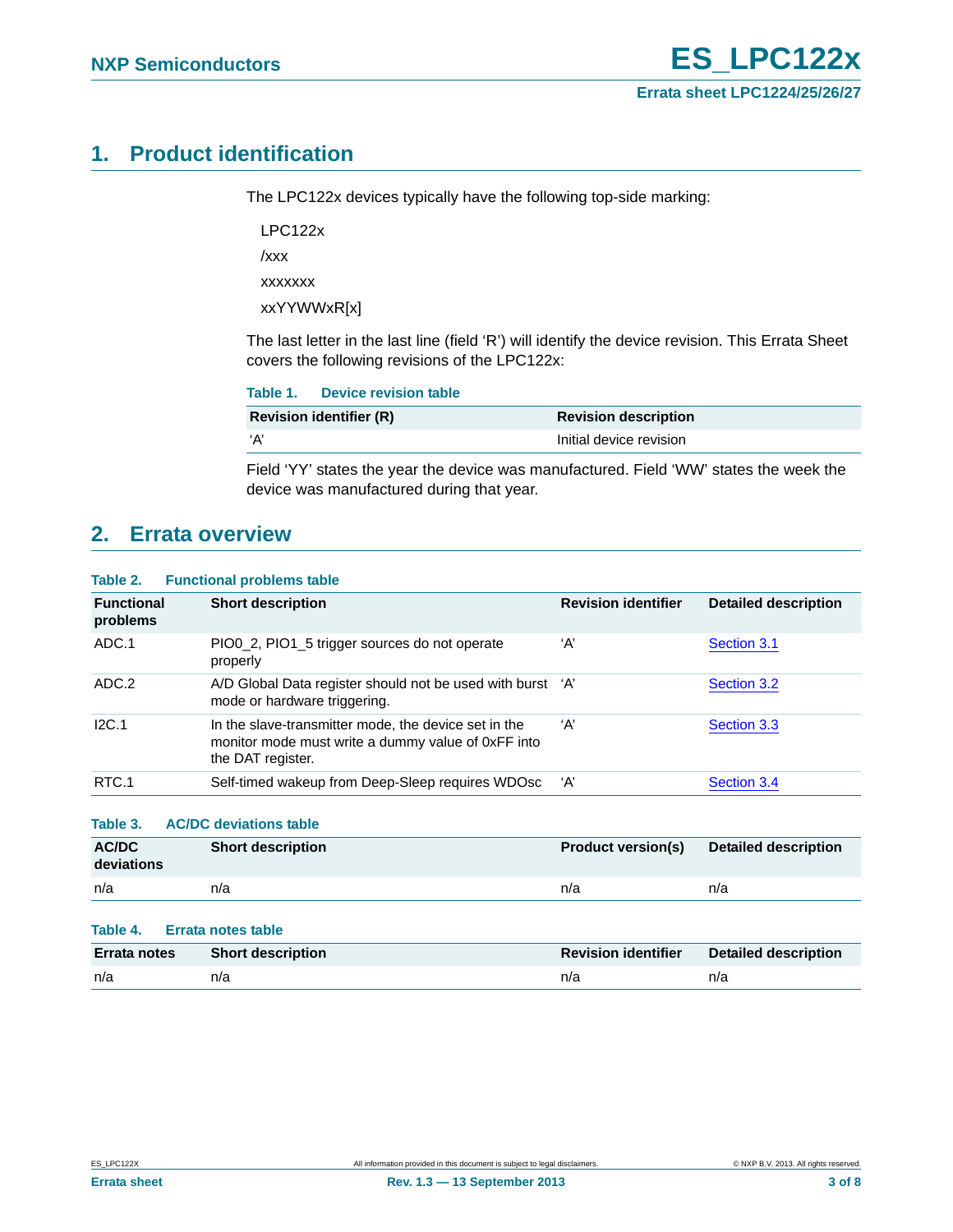# <span id="page-3-2"></span><span id="page-3-0"></span>**3. Functional problems detail**

### **3.1 ADC.1: PIO0\_2, PIO1\_5 trigger sources to ADC do not operate properly**

#### <span id="page-3-3"></span>**Introduction:**

There are two asynchronous trigger inputs to the analog to digital converter: PIO0\_2 and PIO1 5. There are also four timer driven synchronous trigger sources controlled by timer MAT events.

#### <span id="page-3-4"></span>**Problem:**

Asynchronous trigger events on PIO0\_2 and PIO1\_5 can be lost by the analog to digital converter. Synchronous sources are unaffected and can be used without issue.

#### <span id="page-3-5"></span>**Work-around:**

None.

### <span id="page-3-1"></span>**3.2 ADC.2: A/D Global Data register should not be used with burst mode or hardware triggering**

#### <span id="page-3-6"></span>**Introduction:**

On the LPC122x, the START field and the BURST bit in the A/D control register specify whether A/D conversions are initiated via software command, in response to some hardware trigger, or continuously in burst ("hardware-scan") mode. Results of the ADC conversions can be read in one of two ways. One is to use the A/D Global Data Register to read all data from the ADC. Another is to use the individual A/D Channel Data Registers.

#### <span id="page-3-7"></span>**Problem:**

If the burst mode is enabled (BURST bit set to '1') or if hardware triggering is specified, the A/D conversion results read from the A/D Global Data register could be incorrect. If conversions are only launched directly by software command (BURST bit = '0' and START  $=$  '001'), the results read from the A/D Global Data register will be correct provided the previous result is read prior to launching a new conversion.

#### <span id="page-3-8"></span>**Work-around:**

When using either burst mode or hardware triggering, the individual A/D Channel Data registers should be used instead of the A/D Global Data register to read the A/D conversion results.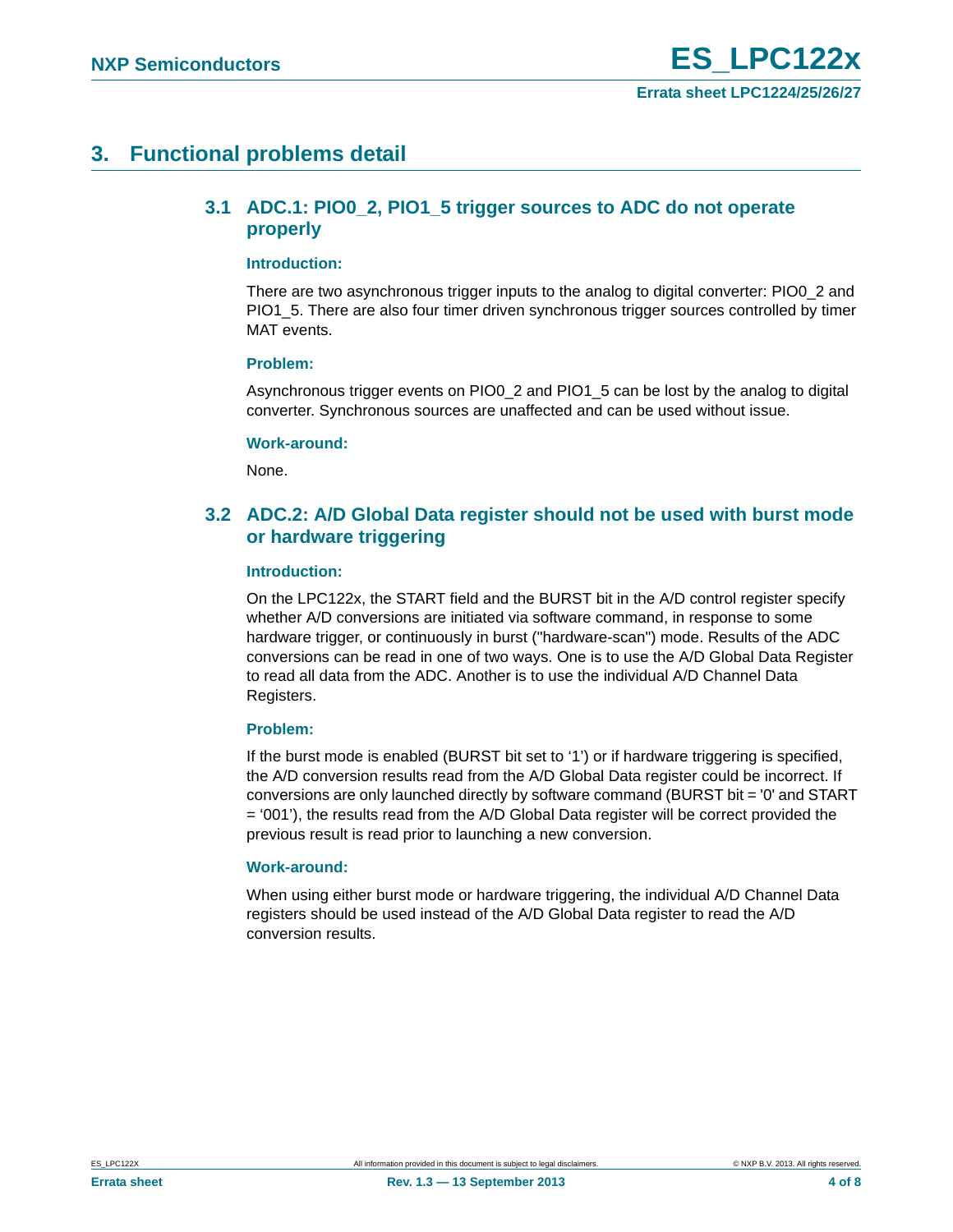### <span id="page-4-0"></span>**3.3 I2C.1: In the slave-transmitter mode, the device set in the monitor mode must write a dummy value of 0xFF into the DAT register**

#### <span id="page-4-1"></span>**Introduction:**

The I2C monitor allows the device to monitor the I2C traffic on the I2C-bus in a non-intrusive way.

#### <span id="page-4-2"></span>**Problem:**

In the slave-transmitter mode, the device set in the monitor mode must write a dummy value of 0xFF into the DAT register. If this is not done, the received data from the slave device will be corrupted. To allow the monitor mode to have sufficient time to process the data on the I<sup>2</sup>C-bus, the device may need to have the ability to stretch the I2C clock. Under this condition, the I2C monitor mode is not 100 % non-intrusive.

#### <span id="page-4-3"></span>**Work-around:**

When setting the device in monitor mode, enable the ENA\_SCL bit in the MMCTRL register to allow clock stretching.

Software code example to enable the ENA\_SCL bit:

```
LPC I2C MMCTRL | = (1 \lt \lt 1); //Enable ENA SCL bit
```
In the I2C ISR routine, for the status code related to the slave-transmitter mode, write the value of 0xFF into the DAT register to prevent data corruption. In order to avoid stretching the SCL clock, the data byte can be saved in a buffer and processed in the Main loop. This ensures the SI flag is cleared as fast as possible.

Software code example for the slave-transmitter mode:

```
 case 0xA8: // Own SLA + R has been received, ACK returned 
case 0xB0:
case 0xB8: // data byte in DAT transmitted, ACK received
case 0xC0: // (last) data byte transmitted, NACK received
case 0xC8: // last data byte in DAT transmitted, ACK received
   DataByte = LPC_I2C->DATA_BUFFER;//Save data. Data can be process in Main loop
   LPC I2C->DAT = 0xFF; // Pretend to shift out 0xFF
   LPC_12C->CONCLR = 0x08; // clear flag SI
break;
```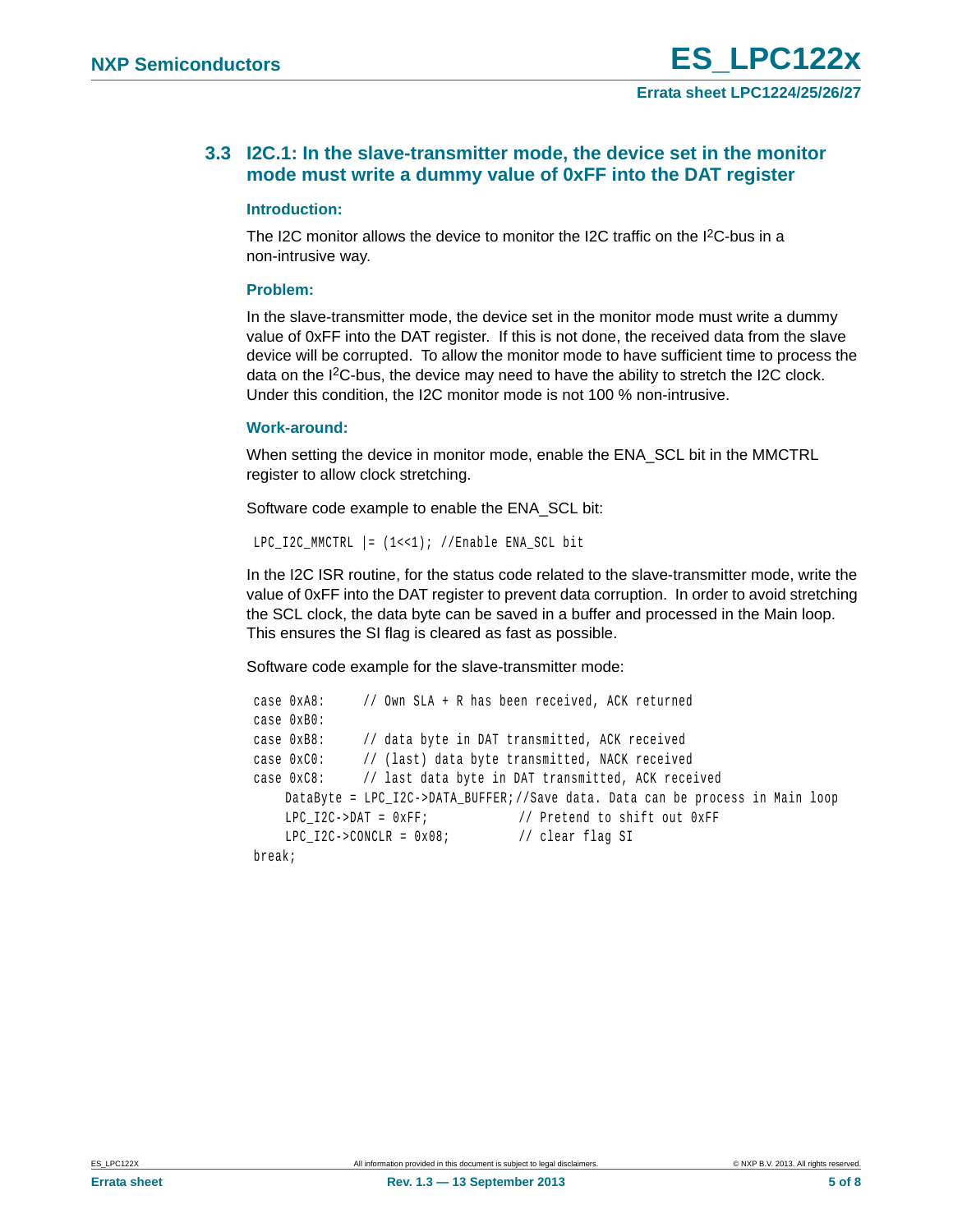### <span id="page-5-0"></span>**3.4 RTC.1: RTC Wake up from Deep-sleep requires use of WDOsc**

#### <span id="page-5-1"></span>**Introduction:**

The LPC122x features the ability to wake up from Deep-sleep mode in a self timed manner using the lower power Real Time Clock (RTC). Once RTC is powered and the clock source is configured, a match event will generate an interrupt and wake the LPC122x.

#### <span id="page-5-2"></span>**Problem:**

In order to wake from Deep-sleep via RTC, the system must be clocked by the WDOsc while in Deep-Sleep.

#### <span id="page-5-3"></span>**Work-around:**

Prior to entering Deep-sleep the WDOsc must be powered, and the main clock source selection register must source the main clock with the WDOsc. The WDOsc must be configured to use the lowest operating frequency by selecting the 0.5 MHz input (FREQSEL) and post divide value of 64 (DIVSEL). The Deep-sleep mode configuration register must be written with values corresponding to the "WD oscillator on" column in Table 44 of the User Manual. Refer to the section "Deep-sleep mode" in the Power Management section of the System Control chapter of the User Manual for additional details and restrictions on Deep-sleep.

# <span id="page-5-5"></span><span id="page-5-4"></span>**4. AC/DC deviations detail**

**4.1 n/a** 

## <span id="page-5-7"></span><span id="page-5-6"></span>**5. Errata notes detail**

**5.1 n/a**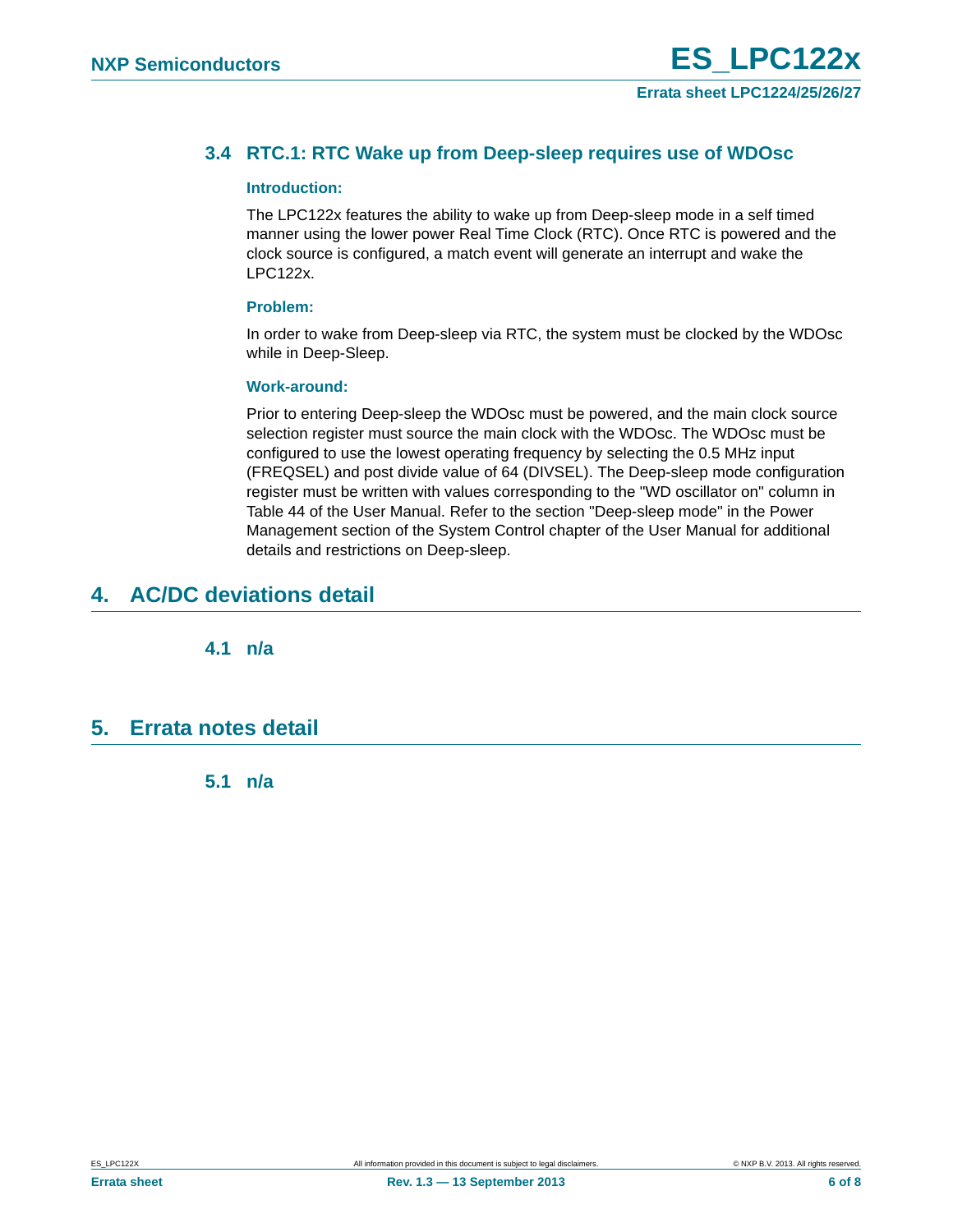# <span id="page-6-0"></span>**6. Legal information**

### <span id="page-6-1"></span>**6.1 Definitions**

**Draft —** The document is a draft version only. The content is still under internal review and subject to formal approval, which may result in modifications or additions. NXP Semiconductors does not give any representations or warranties as to the accuracy or completeness of information included herein and shall have no liability for the consequences of use of such information.

## <span id="page-6-2"></span>**6.2 Disclaimers**

**Limited warranty and liability —** Information in this document is believed to be accurate and reliable. However, NXP Semiconductors does not give any representations or warranties, expressed or implied, as to the accuracy or completeness of such information and shall have no liability for the consequences of use of such information. NXP Semiconductors takes no responsibility for the content in this document if provided by an information source outside of NXP Semiconductors.

In no event shall NXP Semiconductors be liable for any indirect, incidental, punitive, special or consequential damages (including - without limitation - lost profits, lost savings, business interruption, costs related to the removal or replacement of any products or rework charges) whether or not such damages are based on tort (including negligence), warranty, breach of contract or any other legal theory.

Notwithstanding any damages that customer might incur for any reason whatsoever, NXP Semiconductors' aggregate and cumulative liability towards customer for the products described herein shall be limited in accordance with the *Terms and conditions of commercial sale* of NXP Semiconductors.

**Right to make changes —** NXP Semiconductors reserves the right to make changes to information published in this document, including without limitation specifications and product descriptions, at any time and without notice. This document supersedes and replaces all information supplied prior to the publication hereof.

**Suitability for use —** NXP Semiconductors products are not designed, authorized or warranted to be suitable for use in life support, life-critical or safety-critical systems or equipment, nor in applications where failure or

malfunction of an NXP Semiconductors product can reasonably be expected to result in personal injury, death or severe property or environmental damage. NXP Semiconductors and its suppliers accept no liability for inclusion and/or use of NXP Semiconductors products in such equipment or applications and therefore such inclusion and/or use is at the customer's own risk.

**Applications —** Applications that are described herein for any of these products are for illustrative purposes only. NXP Semiconductors makes no representation or warranty that such applications will be suitable for the specified use without further testing or modification.

Customers are responsible for the design and operation of their applications and products using NXP Semiconductors products, and NXP Semiconductors accepts no liability for any assistance with applications or customer product design. It is customer's sole responsibility to determine whether the NXP Semiconductors product is suitable and fit for the customer's applications and products planned, as well as for the planned application and use of customer's third party customer(s). Customers should provide appropriate design and operating safeguards to minimize the risks associated with their applications and products.

NXP Semiconductors does not accept any liability related to any default, damage, costs or problem which is based on any weakness or default in the customer's applications or products, or the application or use by customer's third party customer(s). Customer is responsible for doing all necessary testing for the customer's applications and products using NXP Semiconductors products in order to avoid a default of the applications and the products or of the application or use by customer's third party customer(s). NXP does not accept any liability in this respect.

**Export control —** This document as well as the item(s) described herein may be subject to export control regulations. Export might require a prior authorization from competent authorities.

## <span id="page-6-3"></span>**6.3 Trademarks**

Notice: All referenced brands, product names, service names and trademarks are the property of their respective owners.